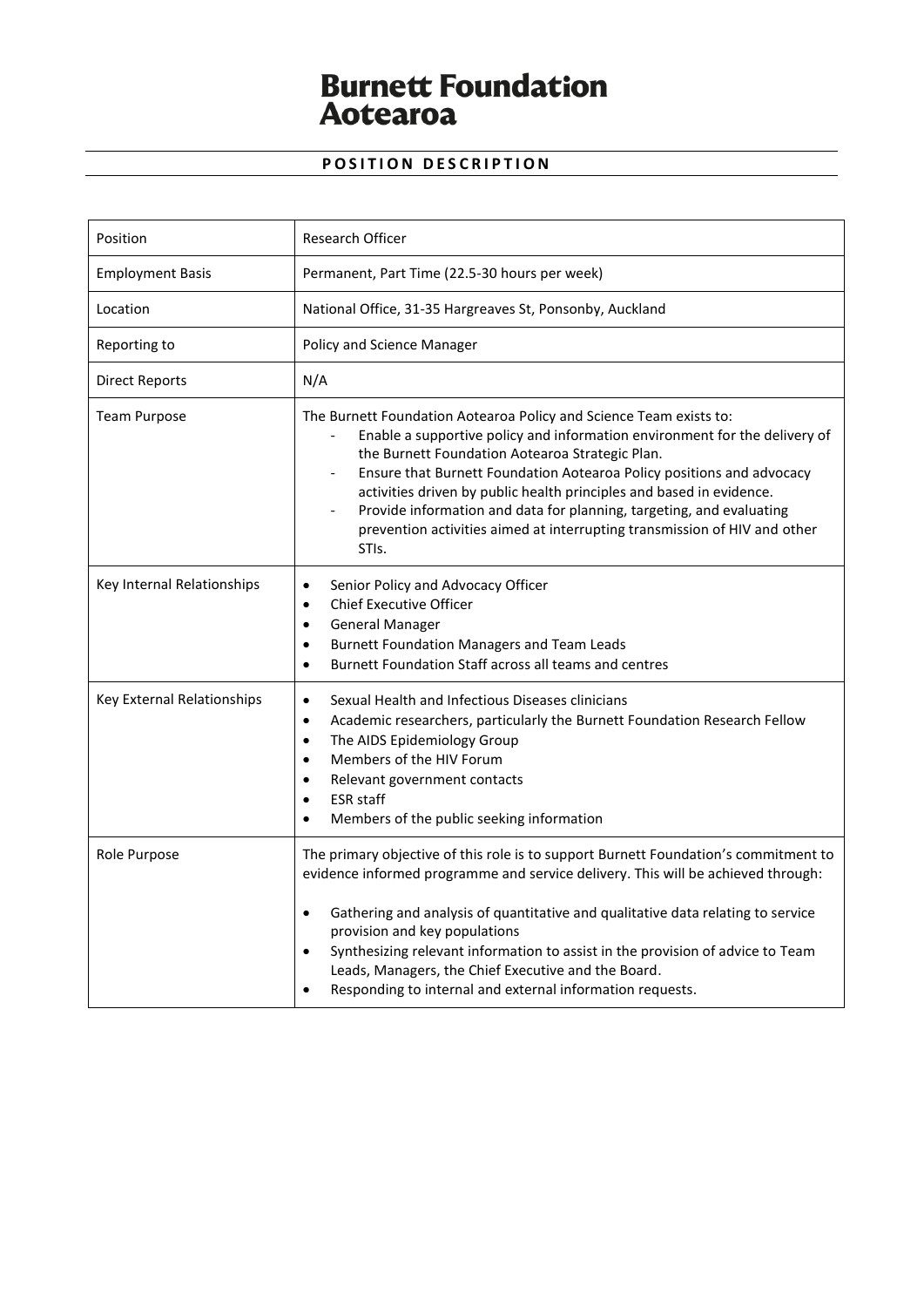#### **Who we are**

Burnett Foundation Aotearoa (formerly New Zealand AIDS Foundation) has been at the forefront of the community response to HIV in Aotearoa for nearly 40 years.

Our Kaupapa has always been to have a human-centred, science-led, sex-positive approach to public health. Key workstreams of advocacy, education, and support have always been and remain our key pillars. We also acknowledge our commitments to Te Tiriti o Waitangi, to people living with and affected by HIV and to our very environment.

With the same passion and commitment as those who came before us, Burnett Foundation Aotearoa continues to prevent HIV transmission, combat stigma and maximise the wellbeing of those most affected by HIV.

# **Key Areas of Responsibly and Ownership**

#### **Research and Information**

- Gather and, when appropriate, enquire for information relevant to the work of Burnett Foundation.
- Assist Burnett Foundation Aotearoa staff seeking scientific evidence and information
- Upon request, synthesize relevant evidence to assist in the provision of advice to the Burnett Foundation Aotearoa Board, Chief Executive, Management Team and other relevant staff.
- Upon request, respond to informational queries from the public

#### **Analysis**

- Undertake quantitative analysis of survey and other data collected by Burnett Foundation Aotearoa to inform operational decision making and tracking progress towards strategic goals.
- Identify gaps and needs in evidence and information resource provision with the Policy and Science Manager.
- Upon request, synthesize relevant information to assist in the provision of advice to the Burnett Foundation Aotearoa Board, Chief Executive, and Management Team.

# **Internal relationships and support**

- Respond to Burnett Foundation Aotearoa staff information requests that relate to the development and/or delivery of specific activities under the Burnett Foundation Strategic Plan.
- Assist Burnett Foundation Aotearoa staff in developing evidence-based project evaluation
- Engage in staff development projects including induction training, where appropriate.
- Establish and maintain relationships with staff across Burnett Foundation Aotearoa and contribute to the project meetings, where appropriate.
- Provide feedback on draft Burnett Foundation Aotearoa media releases and other internal documents as required.

# **Self-Development**

• Through the Burnett Foundation Aotearoa performance review process, establish personal/professional development needs/goals that support success in the role of Research Officer.

# **Health & safety and Wellbeing**

- Proactively support the creation of a positive health and safety culture at Burnett Foundation Aotearoa
- Ensure a clear understanding and knowledge of health and safety policies and procedures
- Ensure a clear understanding of the hazards and control measures associated with daily operations at Burnett Foundation Aotearoa
- Contribute to a positive and inclusive work environment, one that respects each other and values diversity.

# **Any other reasonable task which is consistent with the overall purpose of the position.**